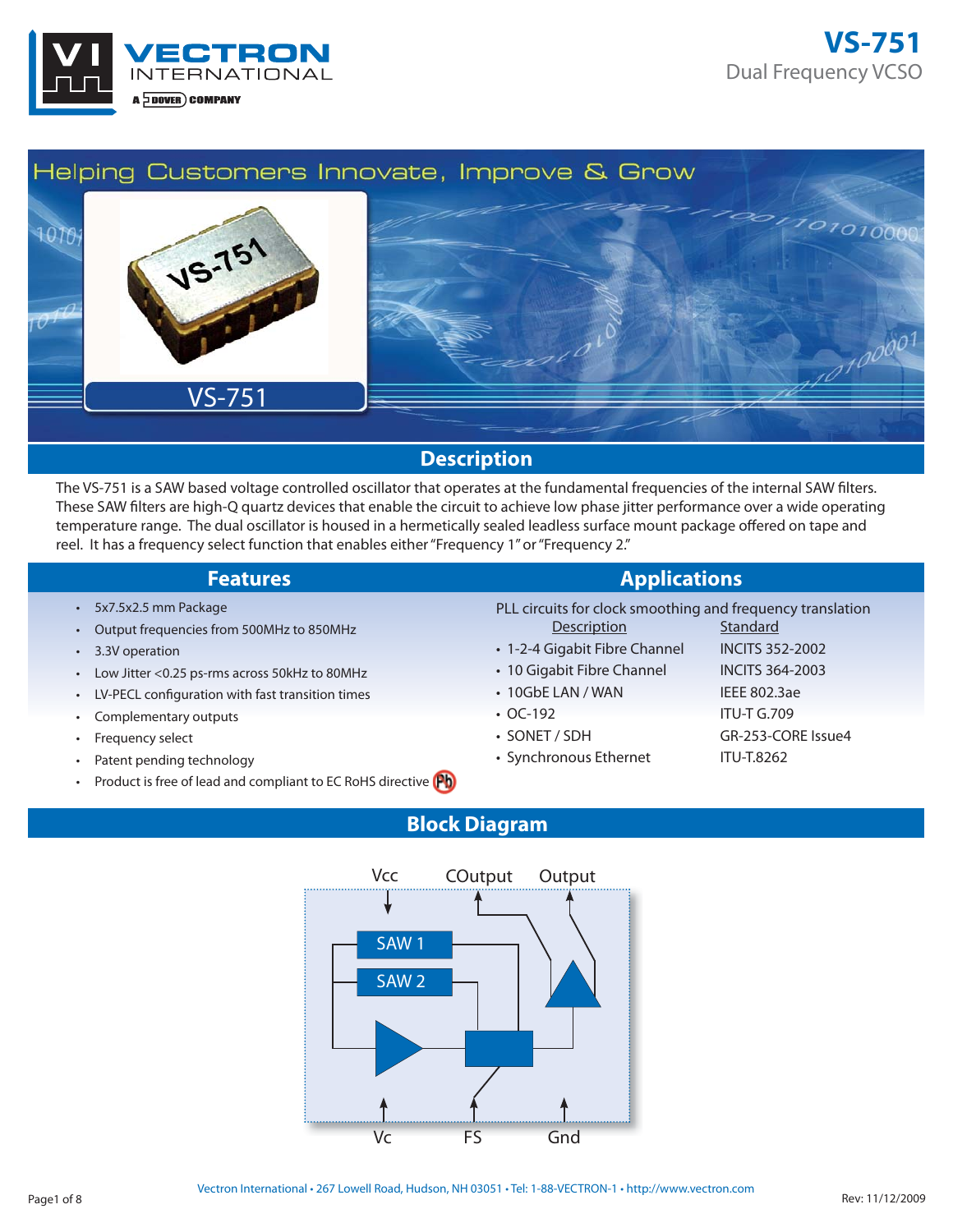| <b>Performance Specifications</b> |                    |                  |                             |                |                |                 |  |
|-----------------------------------|--------------------|------------------|-----------------------------|----------------|----------------|-----------------|--|
| <b>Electrical Performance</b>     |                    |                  |                             |                |                |                 |  |
| Parameter                         | Symbol             | Min              | <b>Typical</b>              | <b>Maximum</b> | <b>Units</b>   | <b>Notes</b>    |  |
| <b>Supply</b>                     |                    |                  |                             |                |                |                 |  |
| Voltage                           | $V_{cc}$           | 2.97             | 3.3                         | 3.63           | $\vee$         | 2,3             |  |
| Current (No Load)                 | $I_{cc}$           |                  | 55                          | 70             | mA             | 3               |  |
|                                   |                    | <b>Frequency</b> |                             |                |                |                 |  |
| Nominal Frequency                 | $f_{N}$            |                  | $500 - 850$                 |                | MHz            | 1,2,3           |  |
| <b>Absolute Pull Range</b>        | <b>APR</b>         | ±50              |                             |                | ppm            | 1,2,3,8         |  |
| Linearity                         | Lin                |                  | ±5                          |                | $\%$           | 2,4,8           |  |
| Gain Transfer (See pg 5)          | $K_v$              |                  | $+405$                      |                | ppm/V          | 2,8             |  |
| <b>Temperature Stability</b>      | $f_{STAB}$         |                  | ±100                        |                | ppm            | 1,6             |  |
| <b>Transition Time</b>            |                    |                  | $\overline{4}$              |                | usec           | 6               |  |
|                                   |                    | <b>Outputs</b>   |                             |                |                |                 |  |
| Mid Level                         |                    | $V_{cc}$ -1.4    | $V_{cc}$ -1.3               | $V_{cc}$ -1.2  | $\overline{V}$ | 1,3             |  |
| Swing                             |                    | 550              | 650                         | 950            | mV-pp          | 2,3             |  |
| Current                           | $I_{\mathsf{OUT}}$ |                  |                             | 20             | mA             | 6               |  |
| <b>Rise Time</b>                  | $t_{R}$            |                  | 250                         | 400            | ps             | 5,6             |  |
| <b>Fall Time</b>                  | $t_{\rm r}$        |                  | 250                         | 400            | ps             | 5,6             |  |
| Symmetry                          | <b>SYM</b>         | 45               | 50                          | 55             | $\%$           | 2,3             |  |
| <b>Spurious Suppression</b>       |                    | 50               | 60                          |                | dBc            | $6\overline{6}$ |  |
| Jitter (See pg 5)                 | фJ                 |                  | 0.130                       | 0.250          | ps-rms         | 6,7             |  |
| <b>Control Voltage</b>            |                    |                  |                             |                |                |                 |  |
| Input Impedance                   | $Z_c$              |                  | 100                         |                | $k\Omega$      | 6               |  |
| <b>Modulation Bandwidth</b>       | <b>BW</b>          |                  | 500                         |                | kHz            | 6               |  |
| <b>Operating Temperature</b>      | $T_{_{OP}}$        | $-40$            |                             | 85             | $^{\circ}$ C   | 1,3             |  |
| <b>Package Size</b>               |                    |                  | $5.0 \times 7.5 \times 2.5$ |                | mm             |                 |  |

1] See standard frequencies and ordering information (Pg 7).

2] Parameters are tested with production test circuit below (Fig 1).

3] Parameters are tested at ambient temperature with test limits guardbanded for specified operating temperature.

4] Measured as the maximum deviation from the best straight-line fit, per MIL-0-55310.

5] Measured from 20% to 80% of a full output swing (Fig 2).

6] Not tested in production, guaranteed by design, verified at qualification.

7] Integrated across 50kHz to 80MHz, per GR-253-CORE Issue3.

8] Tested with  $Vc = 0.3V$  to 3.0V.



**Test Circuit Notes:** 1) To permit 50Ω easurement of outputs, all DC inputs are biased down 1.3V.

2) All voltage sources contain bypass capacitors to minimize supply noise.

3) 50Ω terminations are within test equipment.

#### Fig 1: Test Circuit Fig 2: 10K LV-PECL Waveform

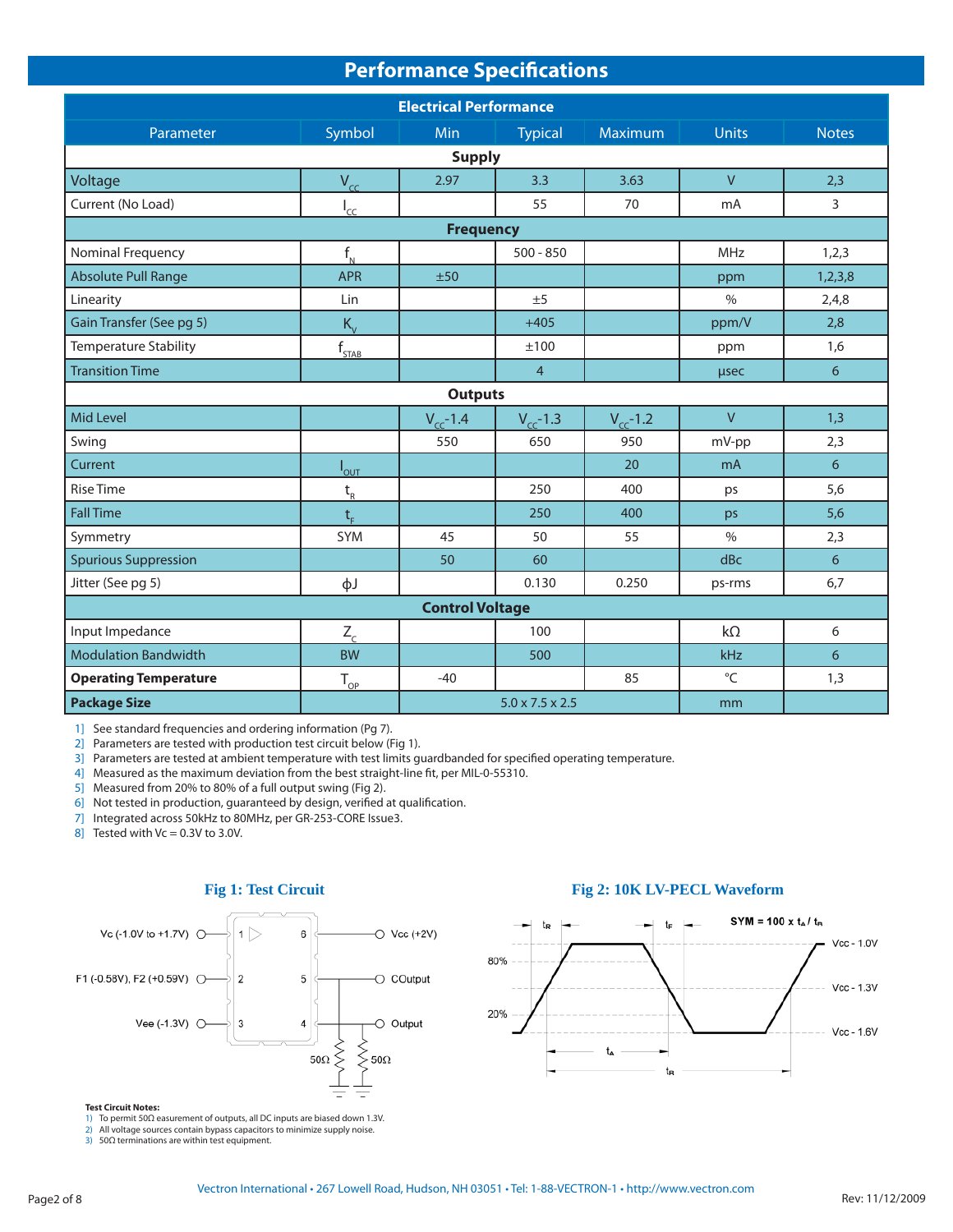| <b>Absolute Maximum Ratings</b>  |                   |                   |          |  |  |  |
|----------------------------------|-------------------|-------------------|----------|--|--|--|
| <b>Parameter</b>                 | Symbol            | <b>Ratings</b>    | Unit     |  |  |  |
| <b>Power Supply</b>              | $V_{cc}$          | 0 <sub>to</sub> 6 |          |  |  |  |
| Input Current                    | 'IN               | 100               | mA       |  |  |  |
| <b>Output Current</b>            | <b>'</b> OUT      | 25                | mA       |  |  |  |
| Voltage                          |                   | 0 to $V_{cc}$     |          |  |  |  |
| <b>Storage Temperature</b>       | STR <sup>'</sup>  | -55 to 125        |          |  |  |  |
| Soldering Temperature / Duration | PEAK <sup>'</sup> | 260/40            | °C / sec |  |  |  |

Stresses in excess of the absolute maximum ratings can permanently damage the device. Also, exposure to these absolute maximum ratings for extended periods may adversly affect device reliability. Functional operation is not implied at these or any other conditions in excess of those represented in the operational sections of this datasheet. Permanent damage is also possible if any device input (Vc or FS) draws greater than 100mA.

### **Suggested Output Load Configuration**



**LV-PECL to LV-PECL:** For short transmission lengths, the power consumption could be reduced by removing the 100Ω resistor and doubling the value of the pull down resistors.



Functional Test: Allows standard power supply configuration. Since AC coupled, the LV-PECL levels cannot be measured.



**LV-PECL to LVDS:** Restricted for short transmission lengths. Configuration may require modification depending on LVDS receiver.



**Production Test:** Allows direct DC coupling into 50Ω measurement equipment. Must bias the power supplys as shown. Similiar to Figure 1.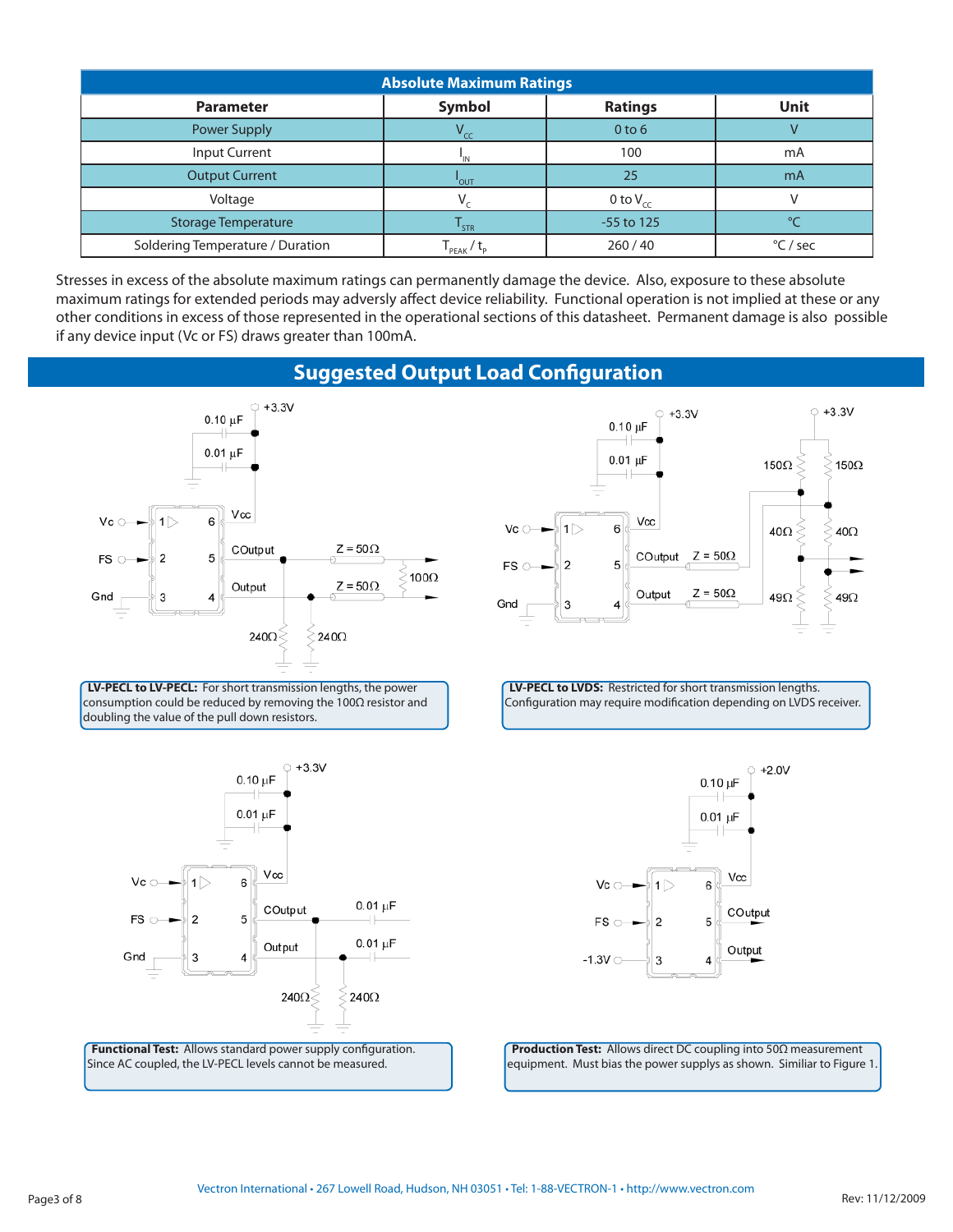

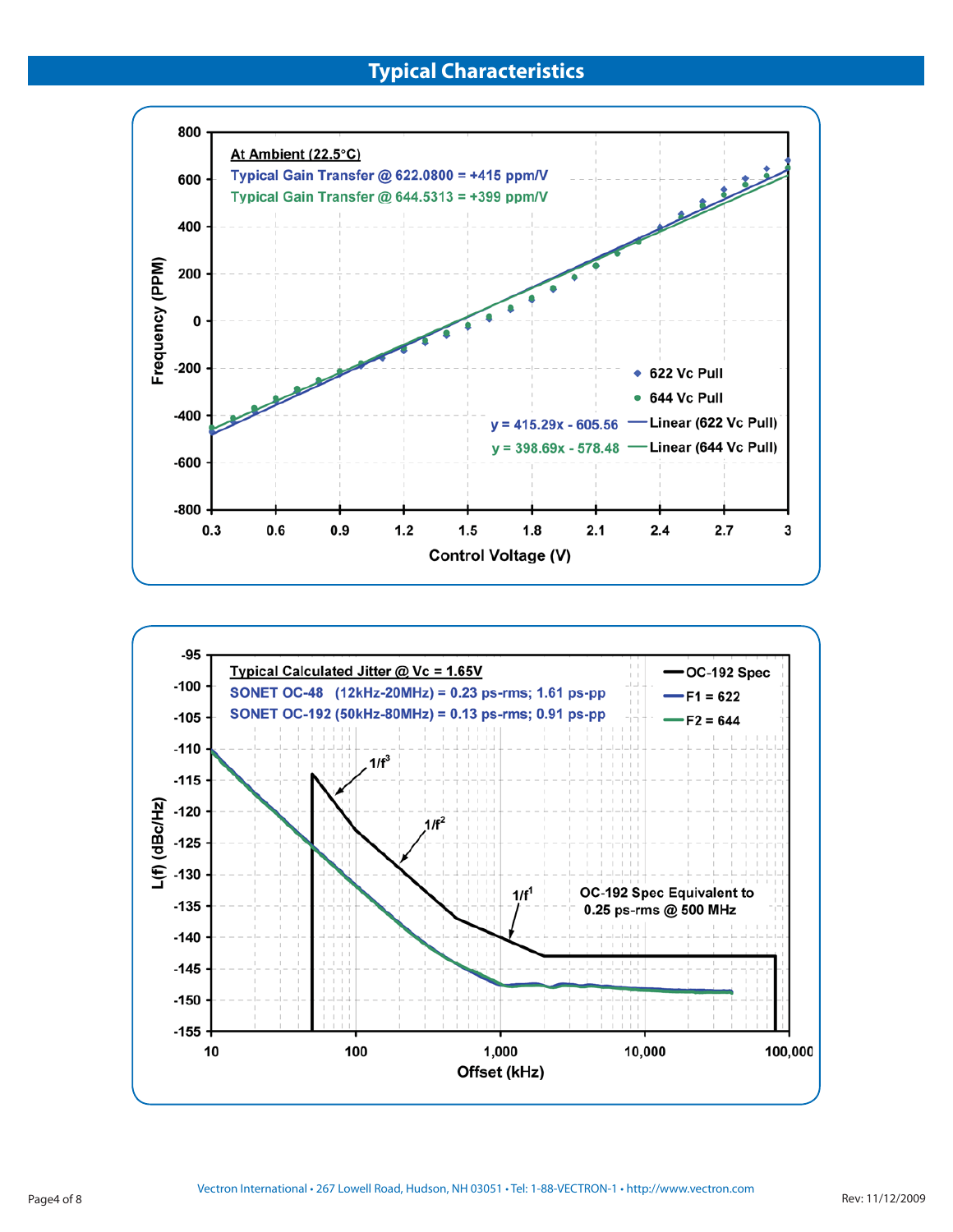## **Reliability**

VI qualification includes aging at various extreme temperatures, shock and vibration, temperature cycling, and IR reflow simulation. The VS-751 family is capable of meeting the following qualification test at right:

| <b>Environmental Compliance</b> |                          |  |  |  |  |
|---------------------------------|--------------------------|--|--|--|--|
| <b>Parameter</b>                | <b>Conditions</b>        |  |  |  |  |
| <b>Mechanical Shock</b>         | MIL-STD-883, Method 2002 |  |  |  |  |
| <b>Mechanical Vibration</b>     | MIL-STD-883, Method 2007 |  |  |  |  |
| Solderability                   | MIL-STD-883, Method 2003 |  |  |  |  |
| Gross and Fine Leak             | MIL-STD-883, Method 1014 |  |  |  |  |
| <b>Resistance to Solvents</b>   | MIL-STD-883, Method 2016 |  |  |  |  |

## **Handling Precautions**

Although ESD protection circuitry has been designed into the VS-751 proper precautions should be taken when handling and ounting. VI employs a human body model (HBM) and a charged-device model (CDM) for ESD susceptibility testing and design protection evaluation.

| <b>ESD Ratings</b>   |         |                          |  |  |  |  |
|----------------------|---------|--------------------------|--|--|--|--|
| Model                | Minimum | <b>Conditions</b>        |  |  |  |  |
| Human Body Model     | 1500V   | MIL-STD-883, Method 3015 |  |  |  |  |
| Charged Device Model | 1000V   | JEDEC, JESD22-C101       |  |  |  |  |

| Reflow Profile (IPC/JEDEC J-STD-020C) |          |                         |  |  |  |  |
|---------------------------------------|----------|-------------------------|--|--|--|--|
| <b>Parameter</b>                      | Symbol   | <b>Value</b>            |  |  |  |  |
| <b>PreHeat Time</b>                   |          | 60 sec Min, 180 sec Max |  |  |  |  |
| Ramp Up                               | $R_{UP}$ | 3 °C/sec Max            |  |  |  |  |
| Time Above 217 °C                     |          | 60 sec Min, 150 sec Max |  |  |  |  |
| Time To Peak Temperature              | AMB-P    | 480 sec Max             |  |  |  |  |
| Time at $260 °C$                      |          | 20 sec Min, 40 sec Max  |  |  |  |  |
| Ramp Down                             |          | 6 °C/sec Max            |  |  |  |  |

The device has been qualified to meet the JEDEC standard for Pb-Free assembly. The temperatures and time intervals listed are based on the Pb-Free small body requirements. The temperatures refere to the topside of the package, measured on the package body surface. The VS-751 device is hermetically sealed so an aqueous wash is not an issue.

Terminal Plating: Electroless Gold Plate over Nickel Plate

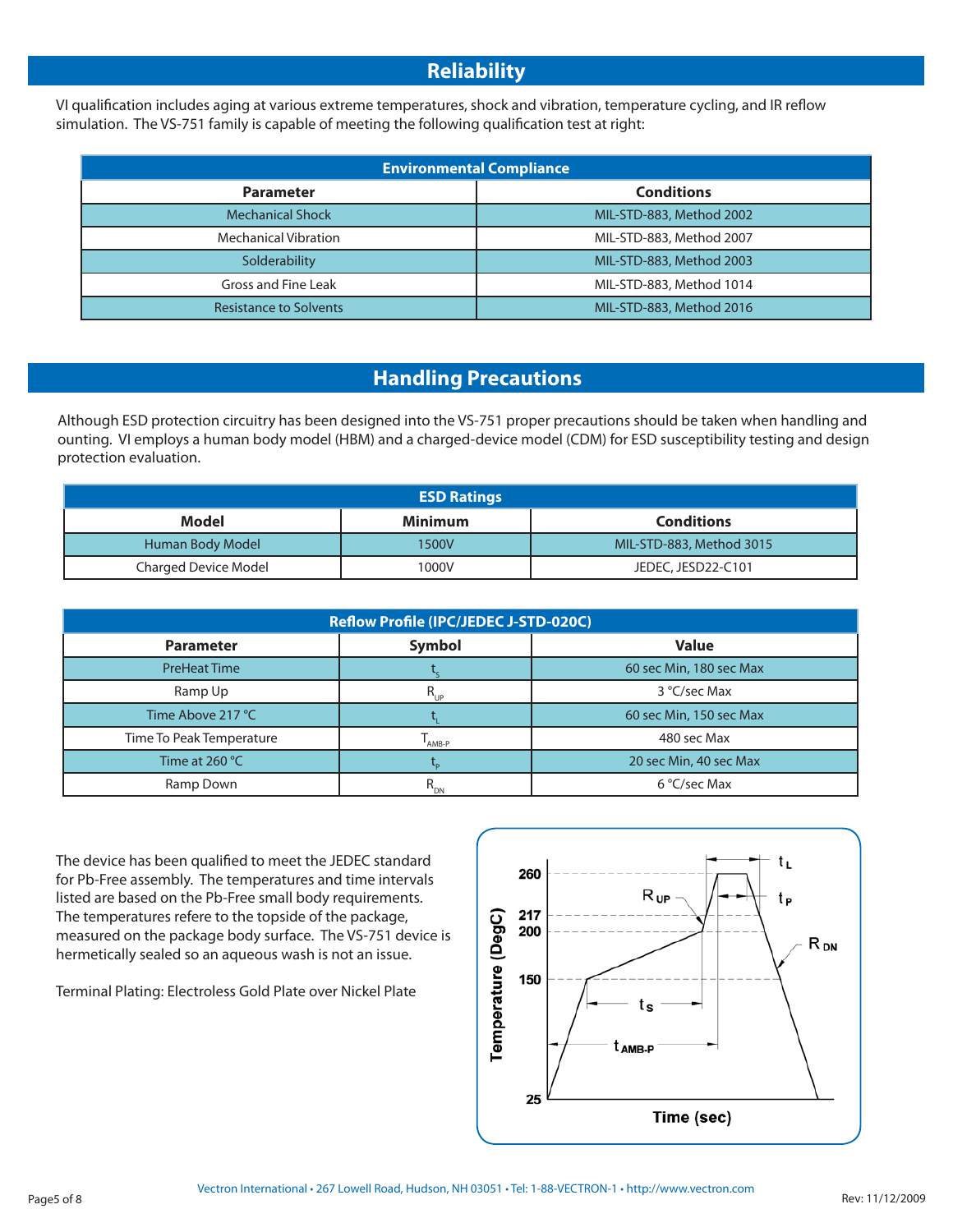## **Outline Drawing**

#### 6  $\overline{5}$  $\overline{4}$ **VS751LG**  $5.10\pm0.15$ [0.201±0.006] w  $XX - XX$ 1773  $\wedge$  VI YWW  $\mathbf 1$  $\sqrt{2}$  $\mathsf 3$ 0.68  $7.50 \pm 0.15$  $[0.027]$  $[0.295 \pm 0.006]$  $1.30$  $[0.051]$  $2.49 \pm 0.18$  $[0.098 \pm 0.007]$ R0.15 [R0.006]  $1.27$  $Y = Year$  $[0.050]$  $WW = Week$ XX = Frequency Code<br>XX = Frequency Code<br>(See Ordering Info) 4X R0.19 2.54 1.27 mm  $[0.050]$  $[0.100]$ [R0.007] [inch]

| <b>Pin Out</b> |                                            |                                   |  |  |  |  |
|----------------|--------------------------------------------|-----------------------------------|--|--|--|--|
| Pin            | <b>Symbol</b>                              | <b>Function</b>                   |  |  |  |  |
|                |                                            | <b>VCSO Control Voltage</b>       |  |  |  |  |
|                | FS<br>Frequency Select (see control logic) |                                   |  |  |  |  |
| 3              | Gnd                                        | <b>Case and Electrical Ground</b> |  |  |  |  |
|                | Output                                     | <b>VCSO Output</b>                |  |  |  |  |
|                | COutput                                    | <b>VCSO Coplementary Output</b>   |  |  |  |  |
| 6              |                                            | Power Supply Voltage (3.3V±10%)   |  |  |  |  |

# **Suggested Pad Layout**

Dimensions in inches (mm)



| <b>Marking Key</b>             |                   |  |  |  |  |
|--------------------------------|-------------------|--|--|--|--|
| <b>Position 6</b>              | <b>Position 7</b> |  |  |  |  |
| $L = LFF$                      | $G = GNN$         |  |  |  |  |
|                                | $H = HNN$         |  |  |  |  |
| <b>Control Logic (LV-CMOS)</b> |                   |  |  |  |  |
| FS                             | <b>Operation</b>  |  |  |  |  |
|                                |                   |  |  |  |  |

1 F2

## **Tape & Reel (EIA-481-2-A)**





|                  |            | <b>Tape Dimensions (mm)</b> |            |            |                |            |     |            |      | <b>Reel Dimensions (mm)</b> |                |                |      |
|------------------|------------|-----------------------------|------------|------------|----------------|------------|-----|------------|------|-----------------------------|----------------|----------------|------|
| <b>Dimension</b> | W          |                             | Do         | Po         | P <sub>1</sub> |            | Β   |            | D    | Ν                           | W <sup>1</sup> | W <sub>2</sub> | #Per |
| <b>Tolerance</b> | <b>Typ</b> | <b>Typ</b>                  | <b>Typ</b> | <b>Typ</b> | Typ            | <b>Typ</b> | Min | <b>Tvp</b> | Min  | <b>Min</b>                  | <b>Tvp</b>     | <b>Max</b>     | Reel |
| $VS - 751$       | 16         | 7.5                         | . 5        | 4          |                | '78        | 1.5 | 13         | 20.2 | 50                          | 16.4           | 22.4           | 200  |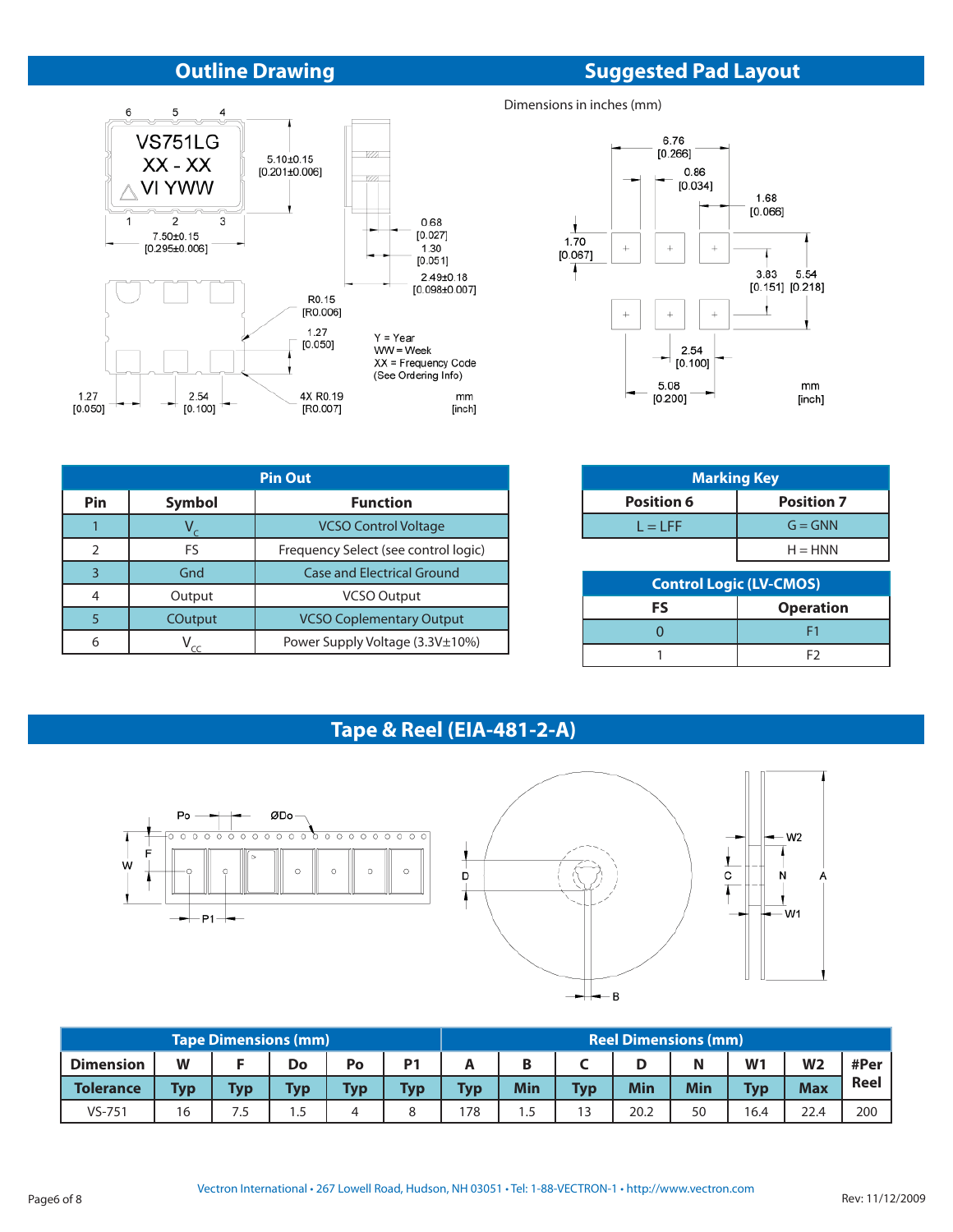| <b>Standard Frequencies (MHz)</b> |               |               |               |               |               |
|-----------------------------------|---------------|---------------|---------------|---------------|---------------|
| 531.250000 P8                     | 569.196400 P9 | 614.400000 RG | 622.080000 P2 | 624.693800 PD | 625.000000 P3 |
| 627.329600 P7                     | 629.987800 PA | 644.531250 P4 | 657.421875 PB | 666.514286 P5 | 669.326582 R3 |
| 669.642900 R1                     | 672.156250 TX | 672.162712 R5 | 687.700000 TV | 690.569196 R4 | 693.482991 R6 |
| 693.750000 R8                     | 696.421478 V1 | 696.421875 TY | 704.380600 TG | 707.352700 TC | 707.500000 V2 |
| 712.520000 TW                     | 737.280000 TL | 777.600000 T4 | 805.664100 TA |               |               |
|                                   |               |               |               |               |               |

1. Other frequencies available upon request, please contact VI for details.

2. Frequency 1 must be lower than frequency 2. Not all combinations are available.



**Example: VS-751-LFF-HNN-P2-P4**

## **For Additional Information, Please Contact**

| USA:                         | <b>Europe:</b>               | Asia:                                        |
|------------------------------|------------------------------|----------------------------------------------|
| <b>Vectron International</b> | <b>Vectron International</b> | <b>Vectron International</b>                 |
| 267 Lowell Road              | Landstrasse, D-74924         | 1F-2F, No 8 Workshop, No 308 Fenju Road      |
| <b>Hudson, NH 03051</b>      | Neckarbischofsheim, Germany  | WaiGaoQiao Free Trade Zone                   |
| Tel: 1.888.328.7661          | Tel: +49 (0) 3328.4784.17    | Pudong, Shanghai, China 200131               |
| Fax: 1.888.329.8328          | Fax: +49 (0) 3328.4784.30    | Tel: 86.21.5048.0777<br>Fax: 86.21.5048.1881 |
|                              |                              |                                              |
|                              |                              |                                              |

No rights under any patent accompany the sale of any such product(s) or information.